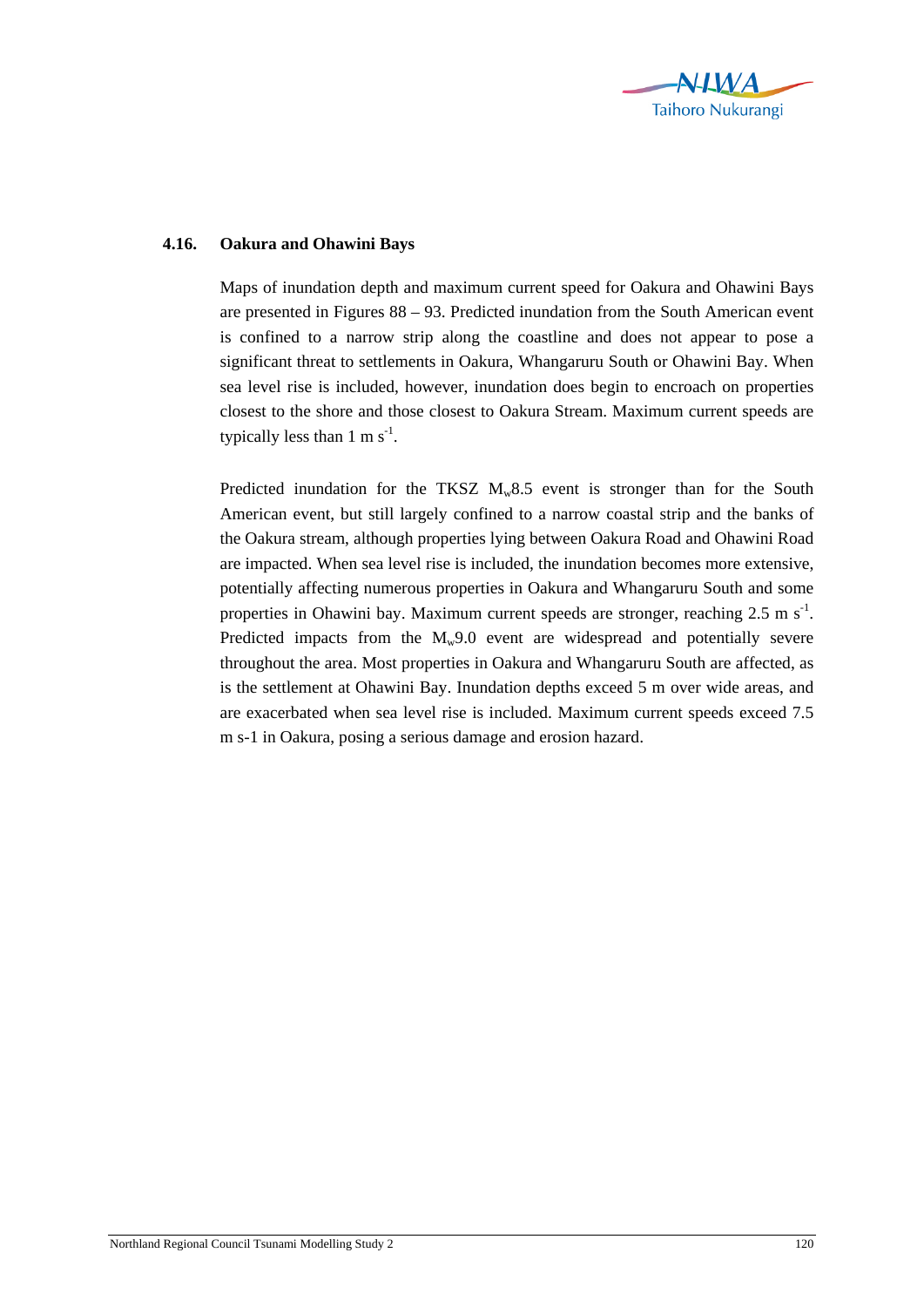



Figure 88: Oakura and Ohawini Bays: Maximum inundation speed (upper) and depth (lower) plots for the South American tsunami scenario at MHWS (to extent of LIDAR).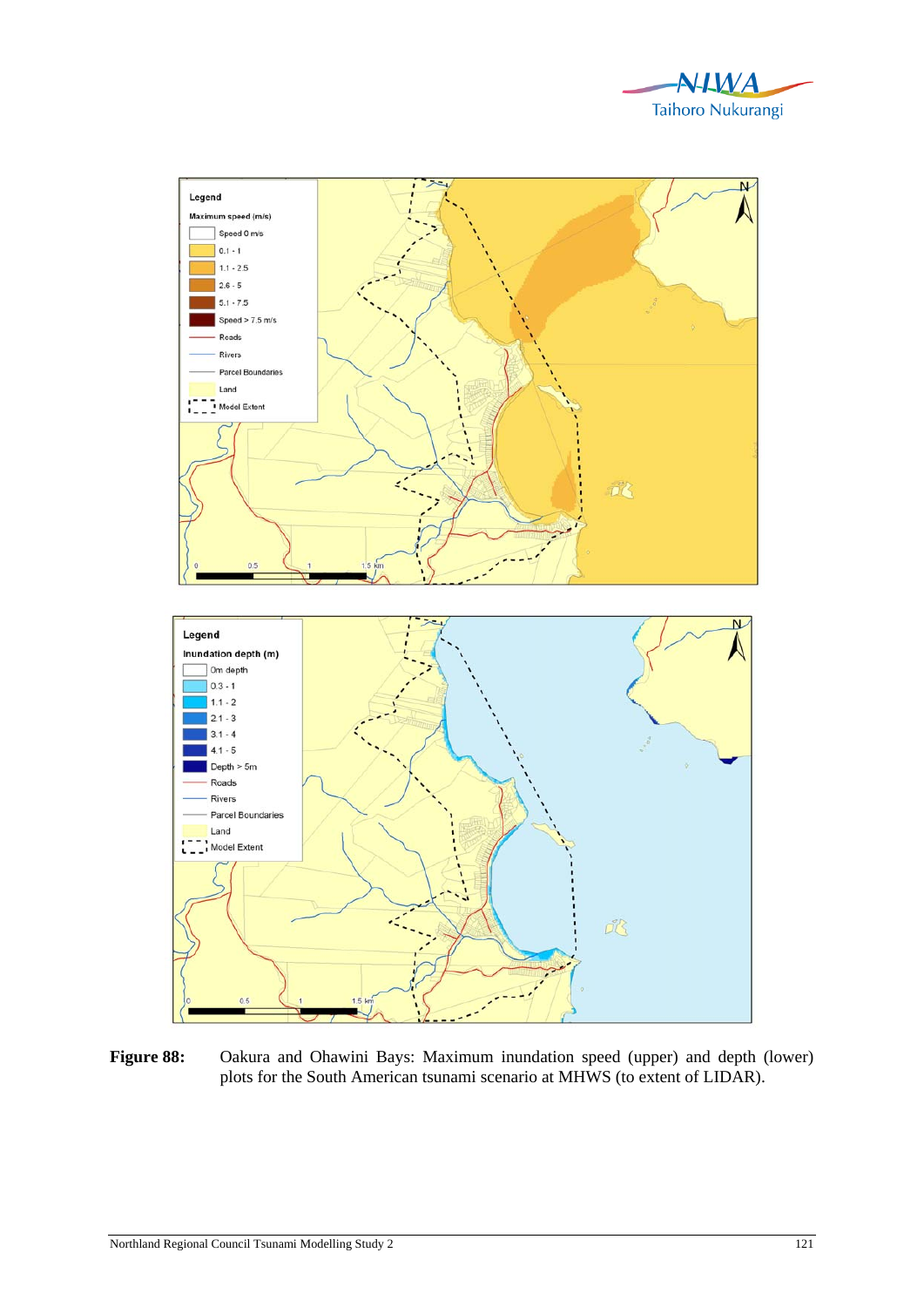



**Figure 89:** Oakura and Ohawini Bays: Maximum inundation speed (upper) and depth (lower) plots for the South American tsunami scenario at MHWS + 50cm (to extent of LIDAR).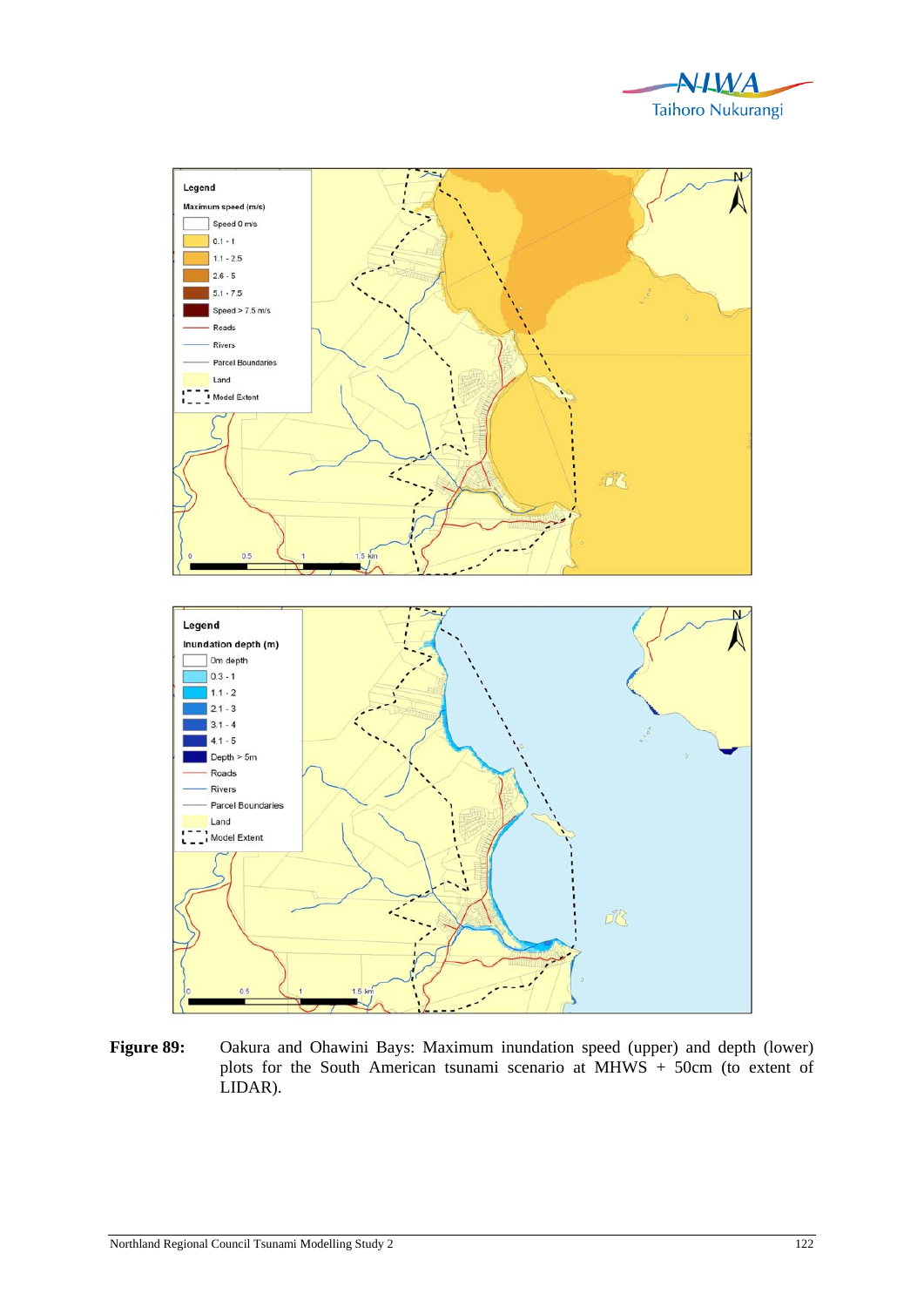



Figure 90: Oakura and Ohawini Bays: Maximum inundation speed (upper) and depth (lower) plots for the Mw8.5 Tonga-Kermadec subduction zone scenario at MHWS (to extent of LIDAR).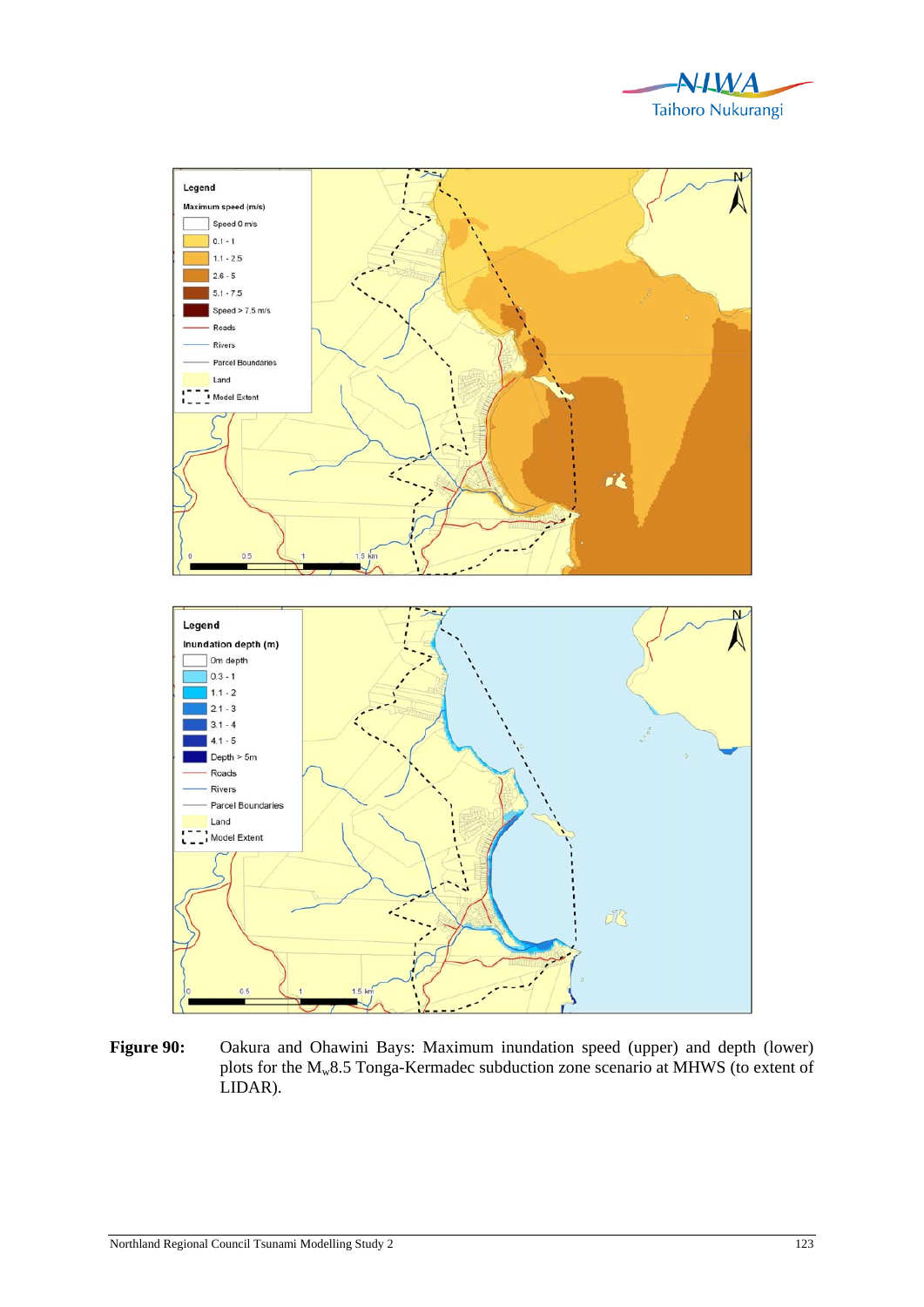



Figure 91: Oakura and Ohawini Bays: Maximum inundation speed (upper) and depth (lower) plots for the  $M_w 8.5$  Tonga-Kermadec subduction zone scenario at MHWS + 50cm (to extent of LIDAR).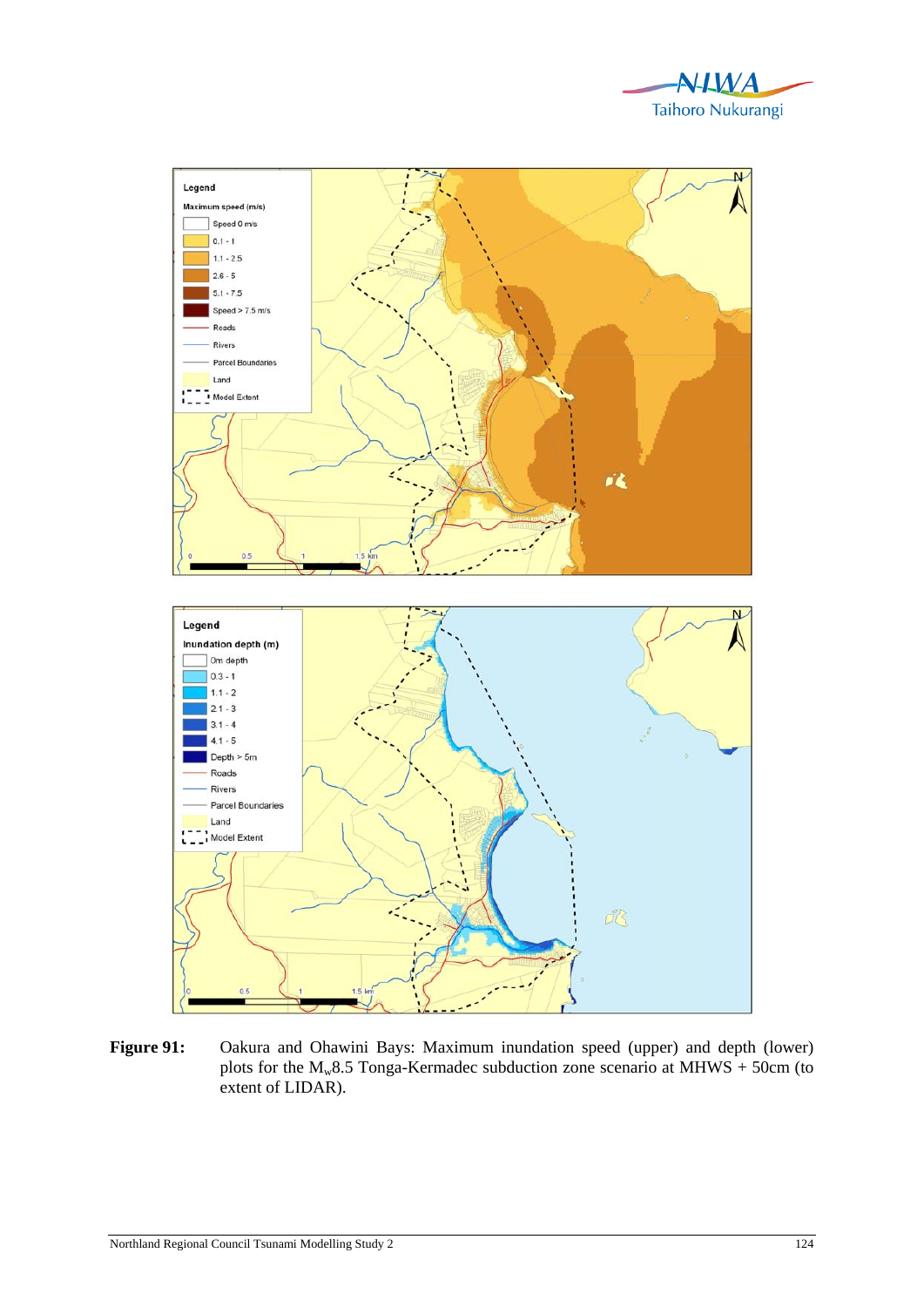



**Figure 92:** Oakura and Ohawini Bays: Maximum inundation speed (upper) and depth (lower) plots for the M<sub>w</sub>9.0 Tonga-Kermadec subduction zone scenario at MHWS (to extent of LIDAR).